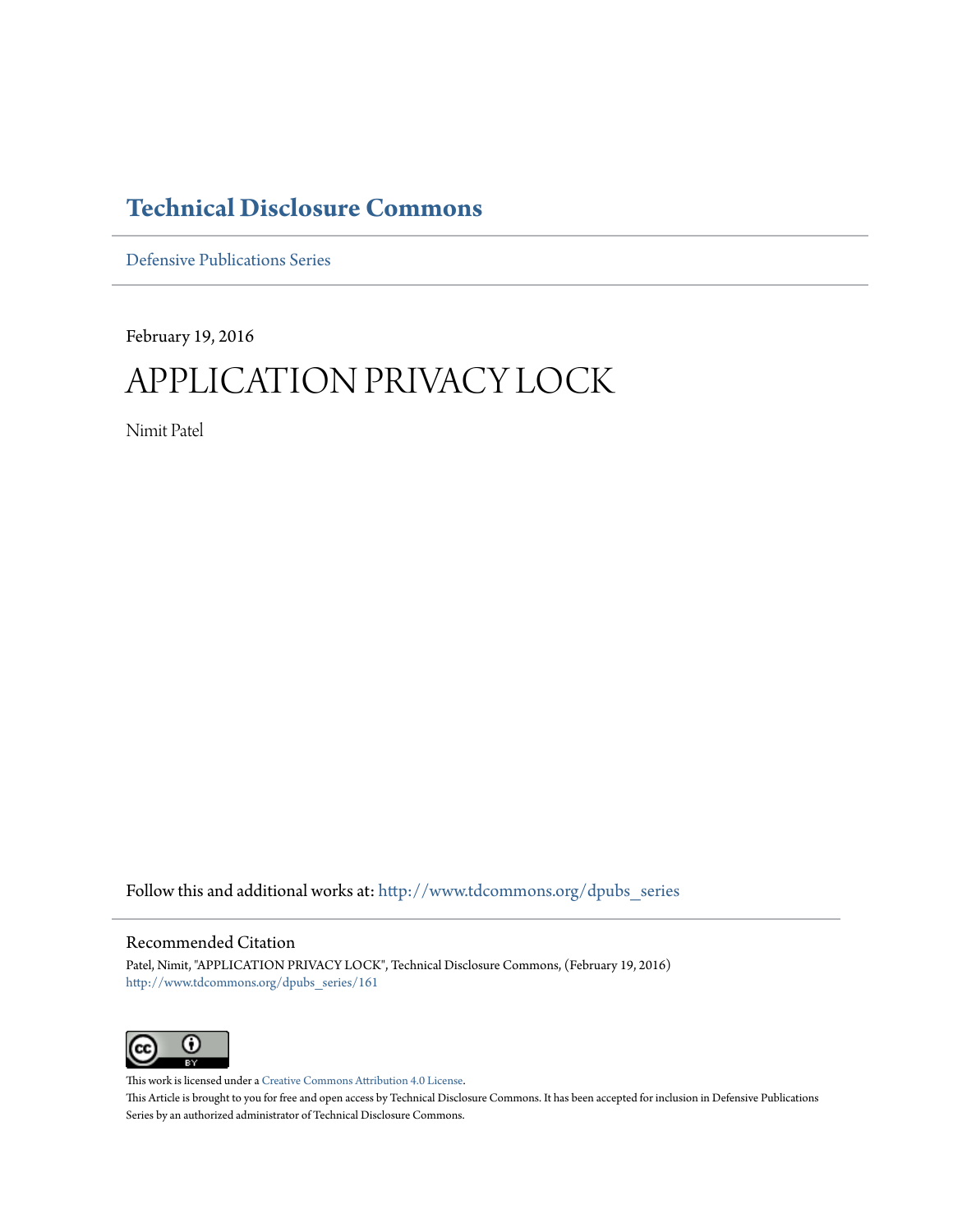#### **APPLICATION PRIVACY LOCK**

#### ABSTRACT

An application lock system can lock user interface elements associated with an application upon receiving a request from a user or when the system determines a session as being inactive at least for a predetermined time period. Applications may include, for example, a web browser application, a word processor application, or a file manager application. When the system receives a request to lock the session at the application, the system locks one or more user interface elements associated with the session. If a request is not received, then the system determines whether the session at the application is inactive for the predetermined time period. If the session at the application is inactive for the predetermined time period, the system locks one or more user interface elements associated with the session. If the session at the application is inactive for less than the predetermined time period, the system keeps the one or more user interface elements associated with the session unlocked.

#### PROBLEM STATEMENT

A user locks an electronic device for security and privacy reasons. An electronic device may include, for example, a computer, a laptop, a tablet, and a mobile device. The device may lock based on, for example, a timeout (e.g., display sleep mode, screen saver lock), a physical or soft key sequence (e.g., a lock button or OFF button), or a pointer sequence or location (e.g., "hot corner"). After a device is locked, the user unlocks the electronic device using a password or a pin or biometric data entry (e.g., a fingerprint). If the user does not lock the device, it may be

2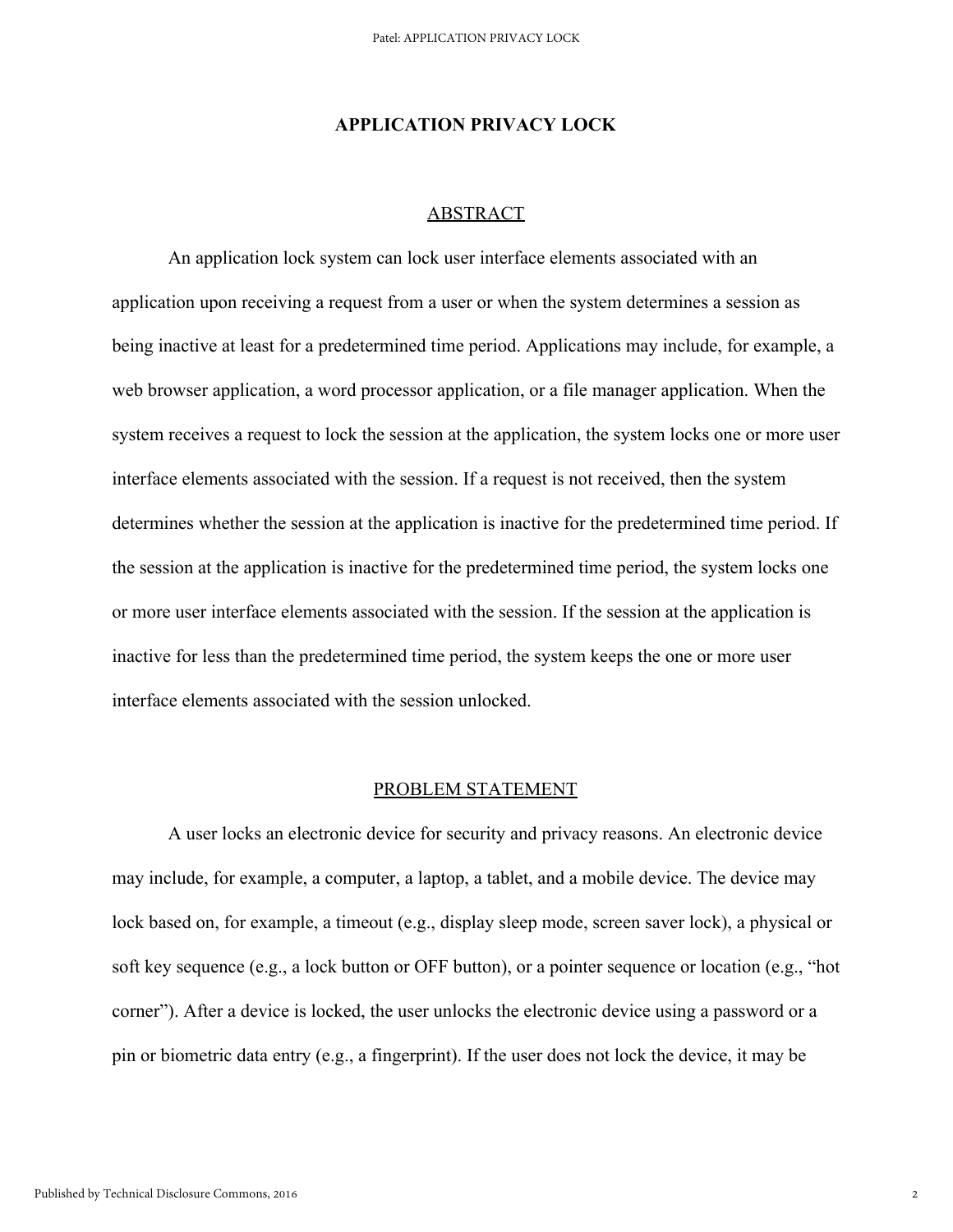easy for another person to use the user's signed in credentials on an application to perform unauthorized activities using that user's account. In an example, a user may have signed into a web-browser application, for example, a chrome browser application, and another person might access that web-browser application while the user is away from the unlocked device.

In other scenarios, multiple users share a common electronic device, which raises other types of security and privacy risks. The current user of the electronic device may sign out of his account associated with an application and then allow other, subsequent users to access the unlocked device. Such possible solutions are cumbersome and inconvenient for users as they pass the device from one person to another. One possible alternative may be to auto-sign out of the electronic device after a set period of time. A disadvantage with this alternative is that it does not secure non-signed in application sessions. Therefore, there exist opportunities to provide users with secure and private application sessions at electronic devices without locking the entire electronic device.

#### DETAILED DESCRIPTION

The systems and techniques described in this disclosure relate to an application lock system that locks one or more user interface elements associated with an application running on an electronic device. The system can be implemented for use in an Internet, an intranet, or another client and server environment. The system can be implemented locally on a client electronic device device or implemented across a client device and server environment. The client device can be any electronic device such as a mobile device, a smartphone, a tablet, a handheld electronic device, etc.

3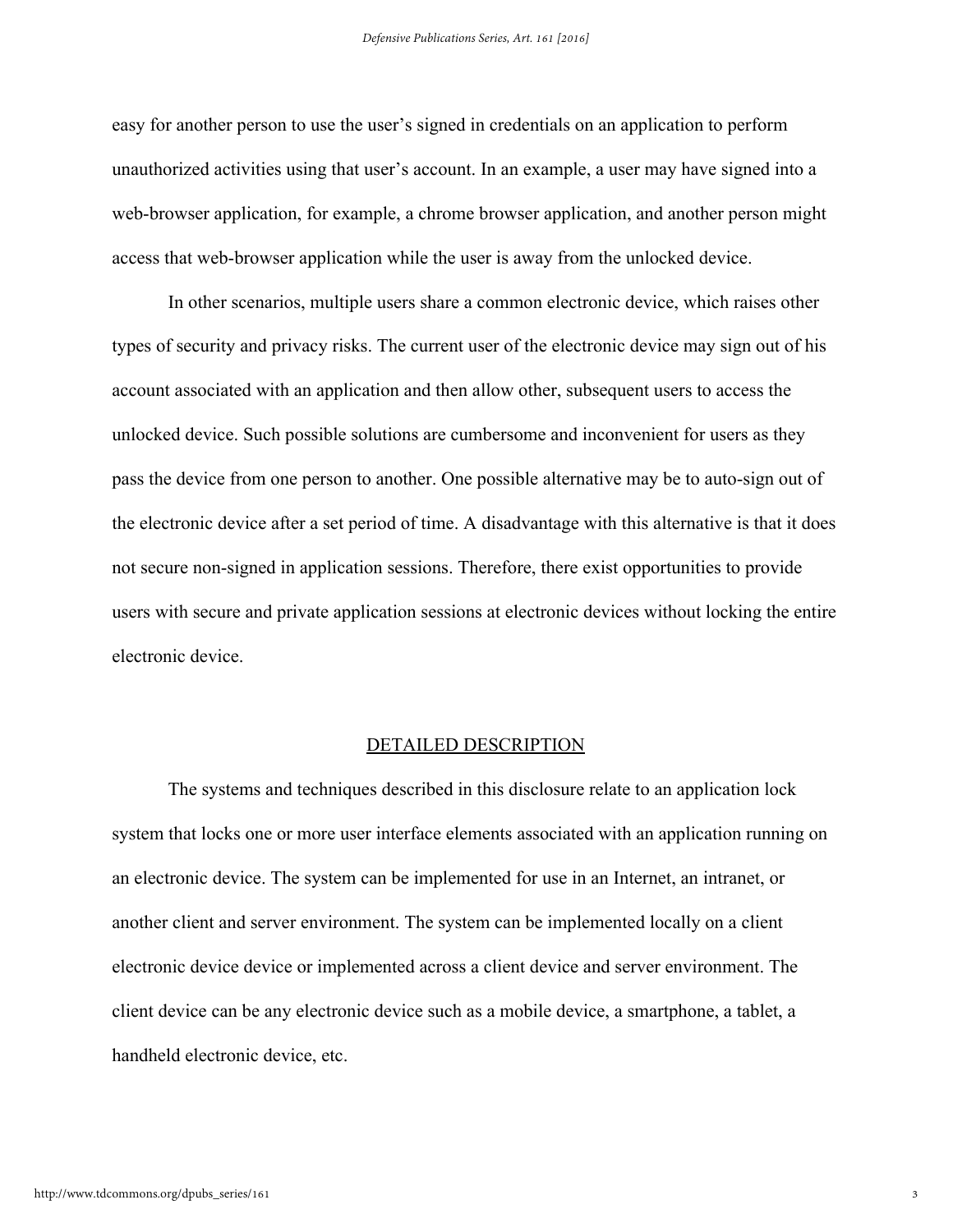#### Patel: APPLICATION PRIVACY LOCK

Fig. 1 illustrates an example method 100 to lock one or more user interface elements associated with a software application upon receiving a request from a user or when a session is inactive for a predetermined time period. The method 100 may be performed by an application lock system of an electronic device or an administrator device. Alternatively or additionally, the method 100 can be implemented at an electronic device as a policy enforced by an administrator device.

The system determines 102 whether the system receives a request to lock a session at the application. The system may receive the request from a user to immediately lock the session at the application using an user interface element like a drop-down menu. On receiving the request, the system locks 106 the user interface elements associated with the session without traversing a timeout block 104, as shown in Fig. 1. In an example, the user or an administrator may lock or wipe the session using a remote, networked electronic device. In another example, if a mobile device owned by the user gets lost, the user may lock the session opened at the mobile device using a security application opened at another user device, such as a tablet, that has network connectivity to the session. The security application may be a security dashboard accessible through any of the user's electronic devices.

If the system does not receive the request, the system determines 104 whether the session at the application is inactive for a predetermined time period. The predetermined time period may be set automatically by the system or may be manually set by the user. For example, the predetermined time period may be 60 seconds, 5 minutes, 15 minutes, etc. The user may be signed into the application using user credentials like username and password associated with a

4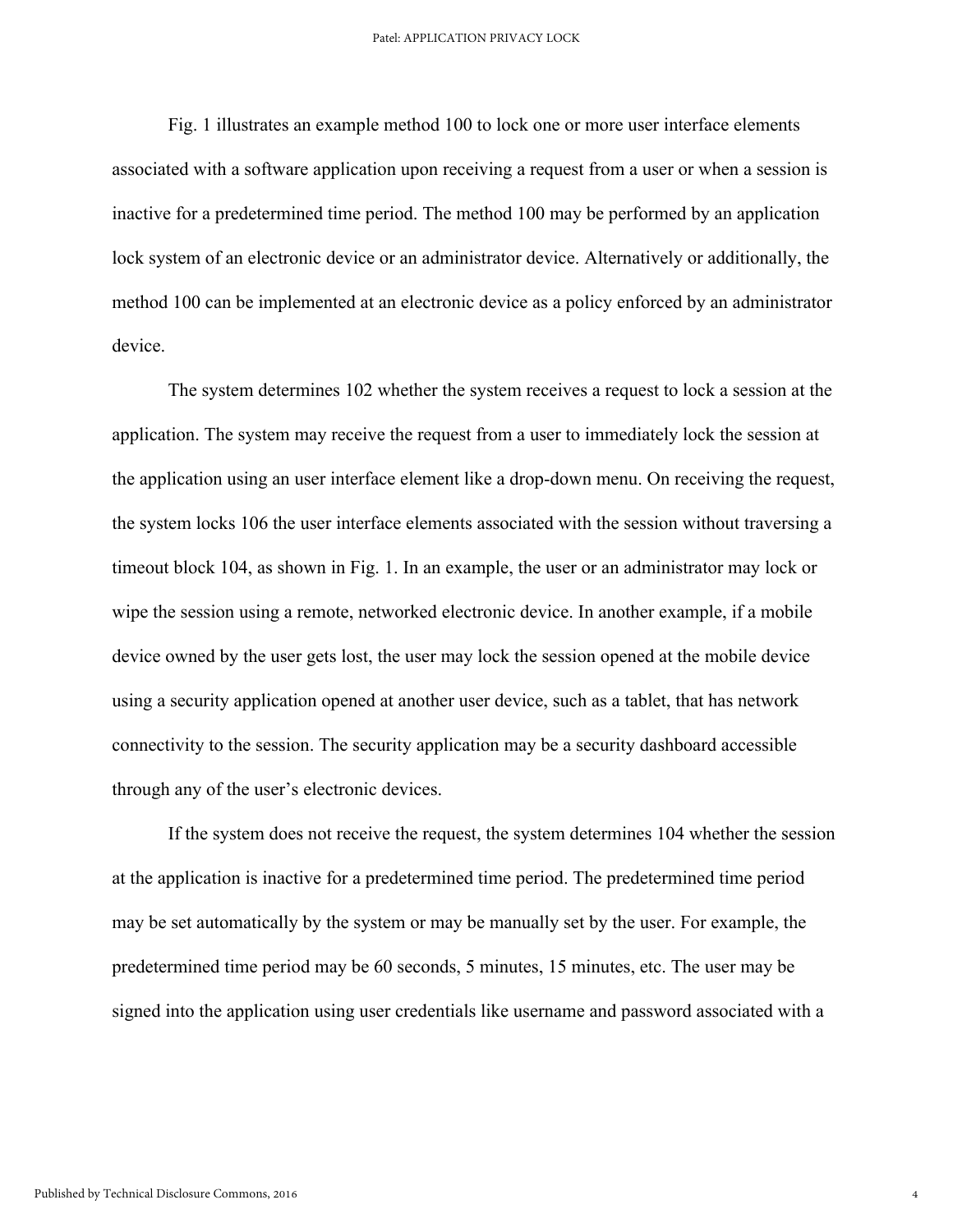user profile maintained at the application. Alternatively, some applications do not require or request a sign-in.

In implementing step 104, the system may detect activity at the application during the session and start a counter when the session becomes inactive. The system may increment the counter until the predetermined time period lapses and reset the counter if the system detects any session activity.

If the predetermined time period lapses and no activity is detected at the application, the system locks 106 one or more user interface elements associated with the session. The user interface elements include windows, tabs, dialog boxes, etc. The system locks the user interface elements such that the user cannot access the elements unless the user provides the system with user credentials, such as password, biometric identification, etc. Alternatively or additionally, the system may unlock the session when the system detects that the user is near the electronic device. For example, the system may have a proximity sensor at the electronic device to detect when the user is near the electronic device.

However, the user can still use the device's hardware elements and other applications' user interface elements even when the particular application session has been locked. Further, if the session becomes active before the predetermined time period lapses, the system again determines 102 if a request is received to lock the session at the application and executes further steps as per the method 100.

Fig. 2 illustrates example Graphical User Interface (GUI) of a web browser application 202. The user has two application tabs 204 and 206 opened at a user's mobile device. The system determines if a request is received at the system for locking the session that is active at the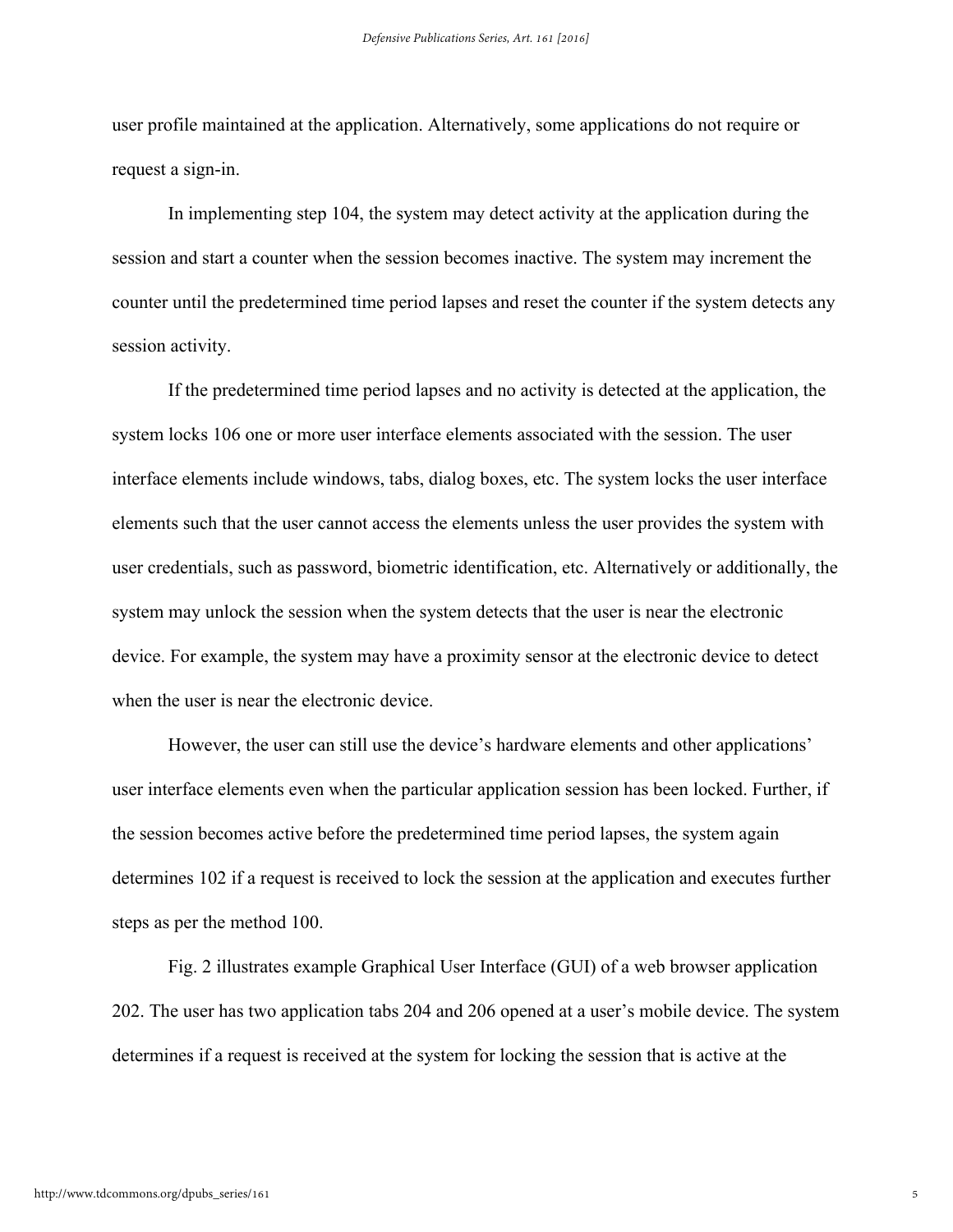application. If no request is received, the system initiates monitoring the activity of the session. After the system detects that the session is inactive, the system initiates a counter. The system determines whether the session at the application 202 is inactive for a predetermined time period. The system locks the tabs 204 and 206 if the session remains inactive for the predetermined time period. Further, when the user tries to access the locked tabs, the system interrupts with a pop-up password box 208, as shown in Fig. 2. The system receives a password from the user and provides access to the user if the system receives the correct password. Other sessions of the same application and other applications may remain unlocked while the particular session is locked. Because the locking is performed on a session basis, the system supports finer-grained security and privacy controls.

The subject matter described herein can be implemented in software and/or hardware (for example, computers, circuits, or processors). The subject matter can be implemented on a single device or across multiple devices (for example, a client device and a server device). Devices implementing the subject matter can be connected through a wired and/or wireless network. Such devices can receive inputs from a user (for example, from a mouse, keyboard, or touchscreen) and produce an output to a user (for example, through a display and/or a speaker). Specific examples disclosed are provided for illustrative purposes and do not limit the scope of the disclosure.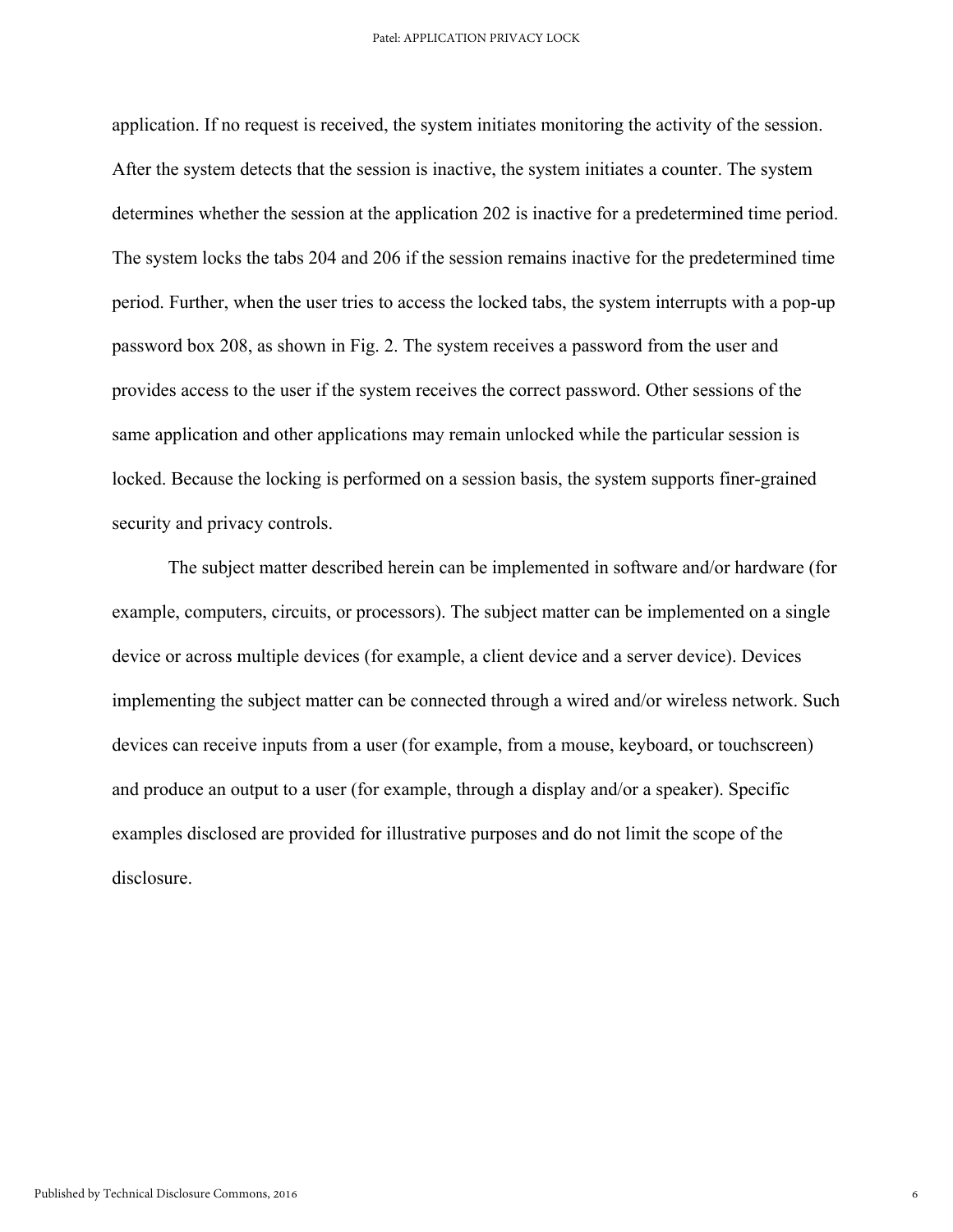#### DRAWINGS



Fig. 1